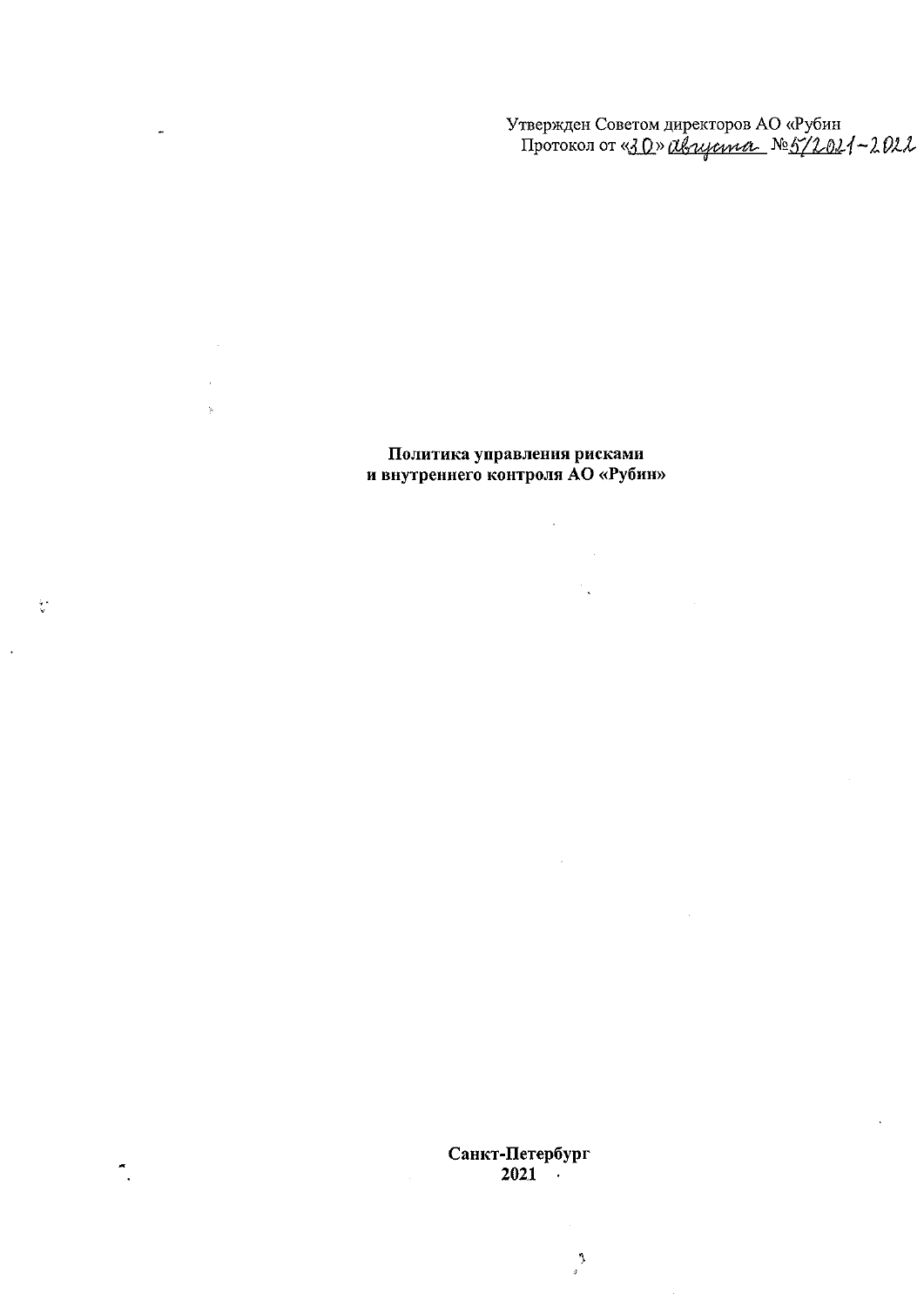# СОДЕРЖАНИЕ

| 1.               |                                                                  |  |
|------------------|------------------------------------------------------------------|--|
| 1.1.             |                                                                  |  |
| 1.2.             |                                                                  |  |
| 2.               |                                                                  |  |
| 3.               | ФУНКЦИОНАЛ СИСТЕМЫ УПРАВЛЕНИЯ РИСКАМИ И ВНУТРЕННЕГО              |  |
|                  | КОНТРОЛЯ.<br>. 7                                                 |  |
| 3.1.             | ЦЕЛИ И ЗАДАЧИ СИСТЕМЫ УПРАВЛЕНИЯ РИСКАМИ И ВНУТРЕННЕГО           |  |
|                  |                                                                  |  |
|                  |                                                                  |  |
|                  | КОНТРОЛЯ.                                                        |  |
| $\overline{4}$ . | ПРИНЦИПЫ ФУНКЦИОНИРОВАНИЯ СИСТЕМЫ УПРАВЛЕНИЯ РИСКАМИ И           |  |
|                  |                                                                  |  |
| 4.1.             | РОЛЬ СОВЕТА ДИРЕКТОРОВ В ПРОЦЕССЕ УПРАВЛЕНИЯ РИСКАМИ И           |  |
|                  |                                                                  |  |
| 4.2.             |                                                                  |  |
| 4.3.             |                                                                  |  |
| 4.4.             |                                                                  |  |
| 4.5.             |                                                                  |  |
| 4.6.             |                                                                  |  |
| 4.7.             |                                                                  |  |
| 4.8.             |                                                                  |  |
| 4.9.             |                                                                  |  |
| 4.10.            |                                                                  |  |
| 4.11.            |                                                                  |  |
| 4.12.            | ФОРМИРОВАНИЕ КОМПЛЕКСНОГО ВЗГЛЯДА НА РИСКИ.  10                  |  |
| 4.13.            |                                                                  |  |
| 4.14.            | СОВЕРШЕНСТВОВАНИЕ УПРАВЛЕНИЯ РИСКАМИ И ВНУТРЕННЕГО               |  |
|                  |                                                                  |  |
|                  |                                                                  |  |
| 4.16.            | ИНФОРМИРОВАНИЕ О РИСКАХ И ВНУТРЕННЕМ КОНТРОЛЕ 11                 |  |
| 4.17.            |                                                                  |  |
| 5.               | УЧАСТНИКИ СИСТЕМЫ УПРАВЛЕНИЯ РИСКАМИ И ВНУТРЕННЕГО               |  |
|                  | КОНТРОЛЯ, ИХ РОЛИ, ОБЯЗАННОСТИ, ПОЛНОМОЧИЯ И ВЗАИМОДЕЙСТВИЕ.  11 |  |
| 5.1.             | УЧАСТНИКИ СИСТЕМЫ УПРАВЛЕНИЯ РИСКАМИ И ВНУТРЕННЕГО               |  |
|                  |                                                                  |  |
| 5.2.             | РОЛИ УЧАСТНИКОВ СИСТЕМЫ УПРАВЛЕНИЯ РИСКАМИ И ВНУТРЕННЕГО         |  |
|                  |                                                                  |  |
| 5.3.             | ОТВЕТСТВЕННОСТЬ И РАЗГРАНИЧЕНИЕ ПОЛНОМОЧИЙ В РАМКАХ              |  |
|                  | СИСТЕМЫ УПРАВЛЕНИЯ РИСКАМИ И ВНУТРЕННЕГО КОНТРОЛЯ.  13           |  |
| 5.4.             | ВЗАИМОДЕЙСТВИЕ В РАМКАХ СИСТЕМЫ УПРАВЛЕНИЯ РИСКАМИ И             |  |
|                  |                                                                  |  |
| 6.               | НОРМАТИВНАЯ БАЗА, ОПРЕДЕЛЯЮЩАЯ ФУНКЦИОНАЛ СИСТЕМЫ                |  |
|                  | УПРАВЛЕНИЯ                                                       |  |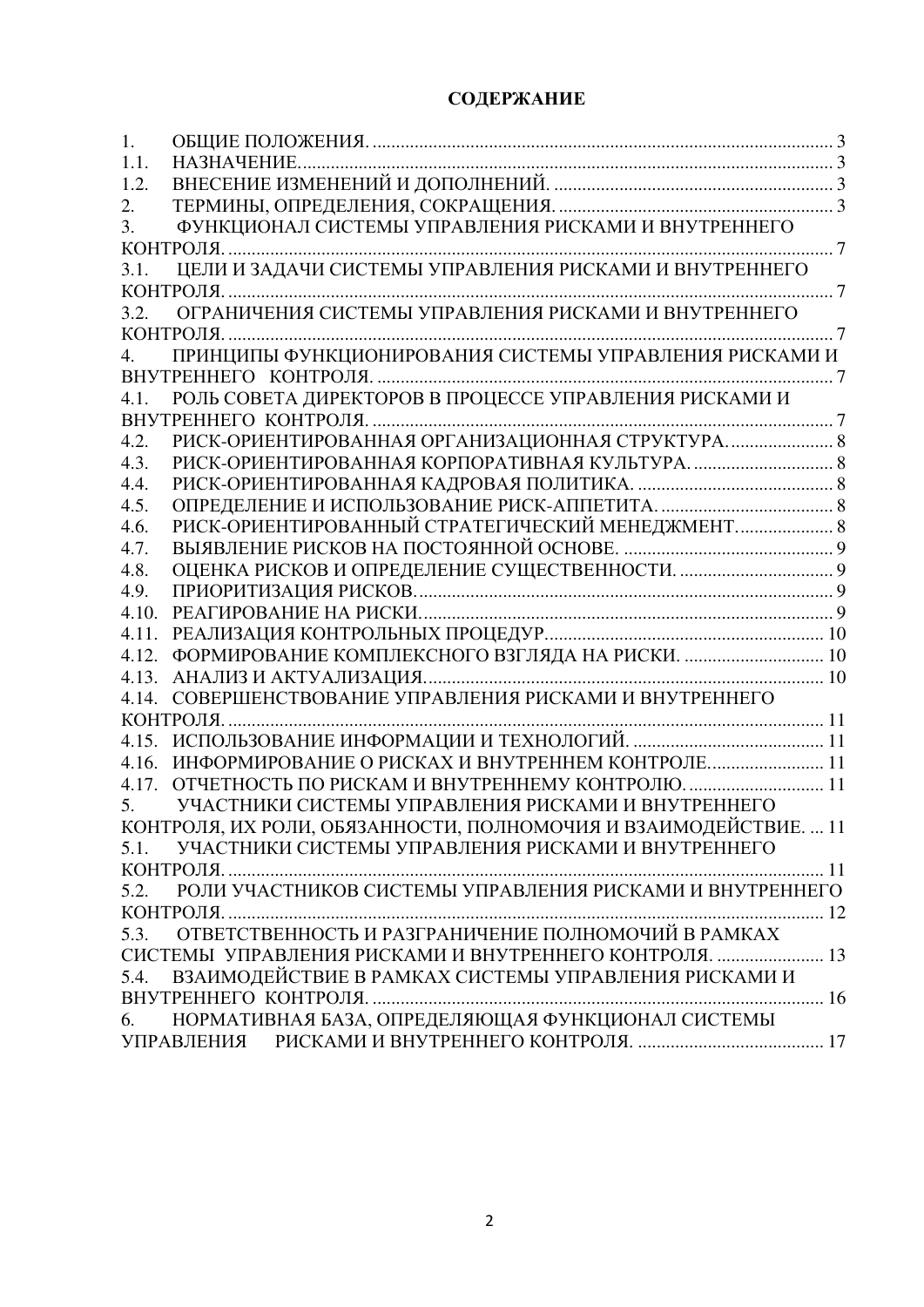# <span id="page-2-0"></span>1. **Общие положения**

# 1.1. **Назначение**

<span id="page-2-1"></span>Политика управления рисками и внутреннего контроля АО «Рубин» (далее – Политика) является документом, регламентирующим систему управления рисками и внутреннего контроля (далее - СУРиВК) в АО «Рубин».

Политика устанавливает:

- цели и задачи СУРиВК в АО «Рубин» (далее - Общество);

- принципы функционирования СУРиВК в Обществе;

- ограничения СУРиВК в Обществе;

- распределение прав, ролей и обязанностей, взаимодействие и ответственность vчастников СУРиВК в Обществе:

- подходы к оценке эффективности функционирования СУРиВК.

Настоящая Политика является открытым, публичным документом Общества, доступным для ознакомления всеми работниками Общества.

Политика является локальным нормативным актом постоянного действия.

Политика утверждается Советом директоров Общества.

# 1.2. Внесение изменений и лополнений

<span id="page-2-2"></span>1.2.1. Ответственным за разработку и актуализацию Политики является подразделение, ответственное за организацию управления рисками и внутренний контроль в Обществе или внутренний контролер Общества.

1.2.2. Инициаторами внесения изменений и дополнений в Политику могут выступать:

- Совет лиректоров Общества:

- единоличный исполнительный орган Общества (Генеральный директор);

- руководитель подразделения, ответственного за организацию управления рисками и внутренний контроль в Обществе или внутренний контролер Общества.

1.2.3. Изменения и дополнения к Политике утверждаются решением Совета директоров Общества.

1.2.4. Изменения в Политику вносятся в случаях: изменения законодательства РФ, организационной структуры или полномочий участников СУРиВК, корпоративной системы внутренних коммуникаций, бизнес-процессов и т.п., совершенствования рекомендаций и стандартов в области управления рисками и внутреннего контроля

1.2.5. Если в результате внесения изменений в законодательство Российской Федерации отдельные разделы настоящей Политики вступают с ним в противоречие, Политика применяется в части, не противоречащей законодательству Российской Федерации.

1.2.6. Актуализация целей СУРиВК в соответствии с текущим уровнем развития, потребностями Общества и практиками в сфере управления рисками осуществляется по мере необходимости, но не реже, чем 1 раз в 5 лет.

1.2.7. Актуализация задач СУРиВК, а также оценка их соответствия текущему уровню развития и потребностям Общества осуществляется не реже, чем 1 раз в 5 лет.

# 2. Термины, определения, сокращения

<span id="page-2-3"></span>**Бизнес-процесс (процесс) – совокупность взаимосвязанных или взаимодействующих** видов деятельности (операций), приводящих к достижению поставленной цели и представляющих ценность для внутреннего и/или внешнего потребителя.

**Бизнес-цели -** измеримые шаги, которые предпринимает Общество для реализации своей стратегии и программ развития.

Внешние заинтересованные стороны - любые стороны, не являющиеся непосредственно вовлеченными в деятельность Общества, но влияющие на деятельность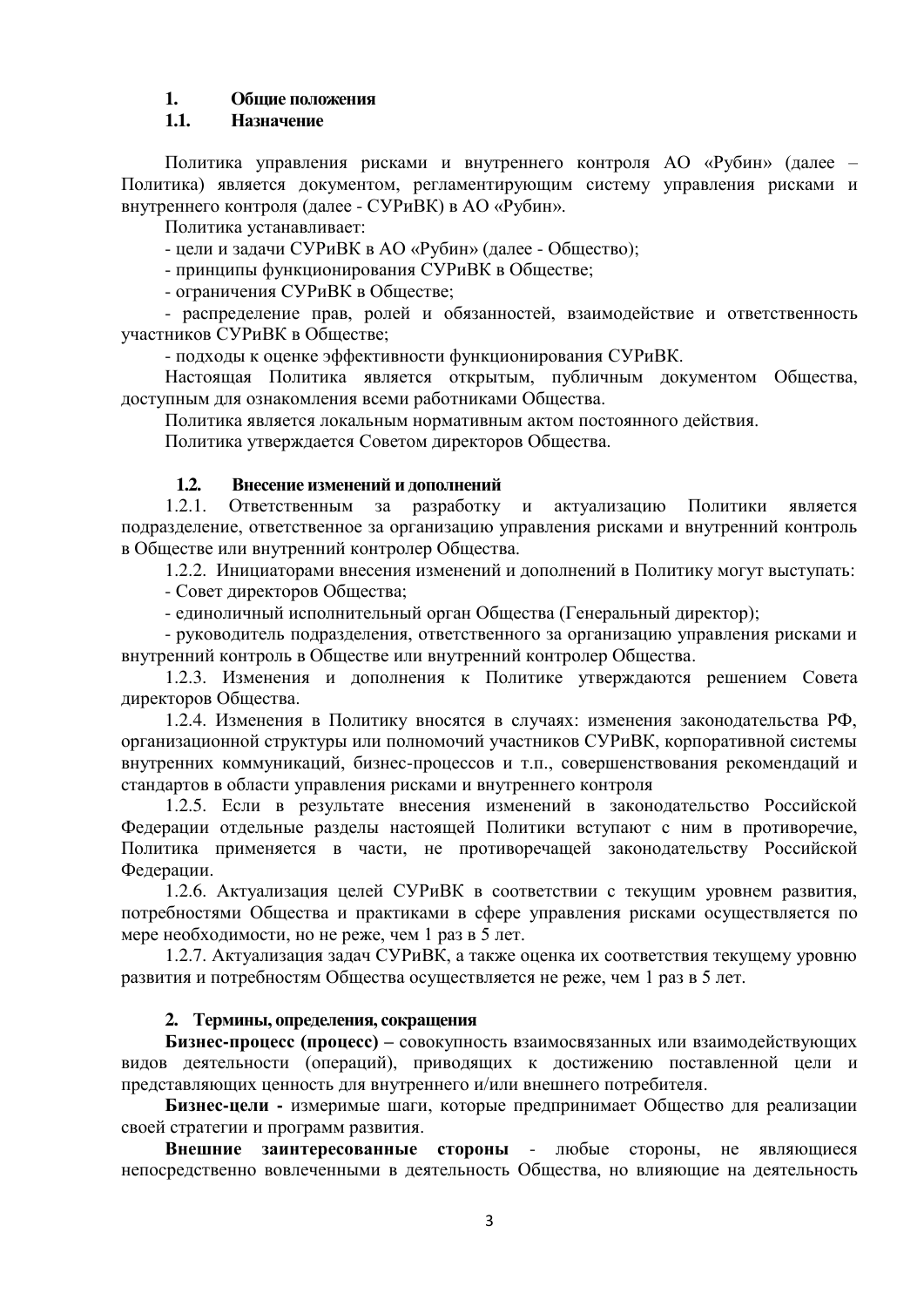Общества или на репутацию, бренд и доверие к Обществу. Являются частью условий ведения деятельности.

Внешняя среда - условия и факторы, возникающие независимо от деятельности Общества и оказывающие существенное воздействие на способность реализовать стратегию, программы развития и достигать бизнес-целей Общества.

**Внутренние заинтересованные стороны** - Совет директоров Общества, руководство и работники Общества.

Внутренний аудитор (специалист по внутреннему аудиту Общества, специалист по ВА) – специалист, административно подотчетный единоличному исполнительному органу Общества и функционально подотчетный Совету директоров Общества, осуществляющий оценку систем внутреннего контроля, управления рисками и корпоративного управления Обшества и выявляющее операции и события. препятствующие эффективному достижению Обществом поставленных целей.

Внутренний контролер (специалист по внутреннему контролю и управлению рисками, специалист по ВКиУР) – специалист, административно и функционально подотчётный единоличному исполнительному органу Общества, осуществляющий организацию и обеспечение эффективной деятельности СУРиВК в Обществе.

Внутренний контроль - процесс, осуществляемый Советом директоров, руководством, и другими работниками Общества, направленный на обеспечение разумной уверенности в достижении бизнес-целей, связанных с операционной деятельностью, подготовкой отчетности и комплаенс.

**Внутренняя среда** - среда, которая определяет технические и организационные условия работы Общества и является результатом управленческих решений, оказывающим существенное воздействие на способность реализовать стратегию, программы развития и достигать целей Общества.

Возможность - действие или потенциальное действие, которое приводит к созданию или изменению бизнес-целей.

Выявление рисков - анализ процессов, внешней и внутренней среды с целью выявления всех возможных рисков, которые могут оказать влияние на выполнение поставленных бизнес-целей.

Данные - информация, которая либо не имеет заранее определенной структуры, либо не организована в установленном порядке.

Добор риска - принятие повышенного риска с целью улучшения эффективности леятельности.

Допустимое отклонение - диапазон приемлемых результатов, связанных с достижением бизнес-целей.

Емкость риска - максимальный объем риска, который Общество может абсорбировать при реализации стратегии и программ развития.

Заинтересованные стороны - стороны, которые имеют личную заинтересованность или законную материальную заинтересованность в деятельности Общества.

Избегание риска - отказ от мероприятий/действий, вызывающих тот или иной риск.

**Категории риска** – наименование группы рисков, объединенных по определенному принципу.

Комитет Совета директоров (по аудиту, по рискам, по стратегическому планированию) – коллегиальный орган, образованный из членов Совета директоров, функции, порядок и взаимодействия с органами Общества которого закреплены локальным нормативным актом Общества.

Компетентность – обладание определенными знаниями и опытом деятельности, позволяющими выносить объективные суждения и принимать точные решения в рамках должностных и иных полномочий.

Комплаенс - система внутреннего контроля, позволяющая управлять комплаенсрисками: рисками привлечения к ответственности компаний. Основана на системном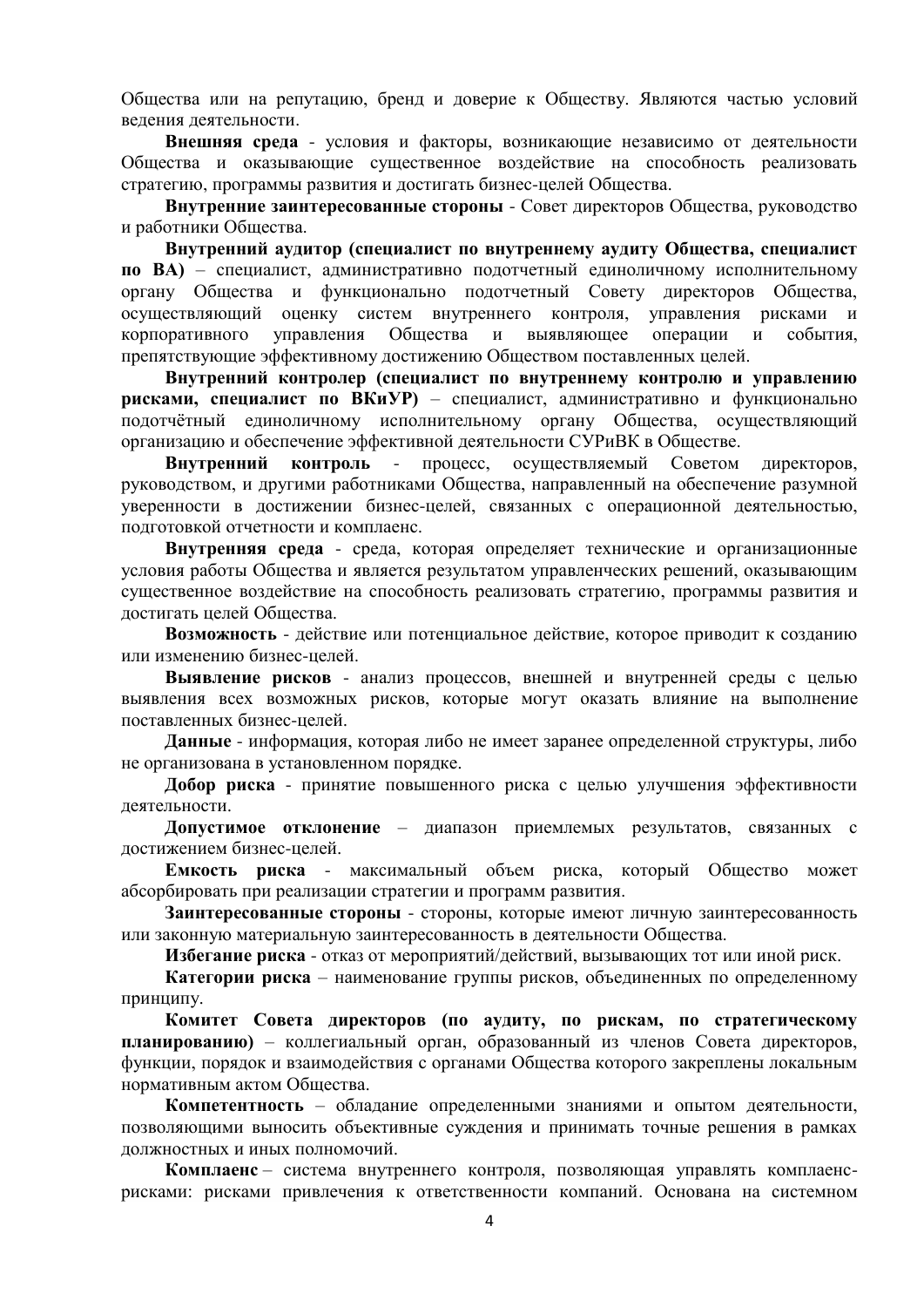предварительном контроле за событиями, которые могут привести к несоблюдению установленных требований и обязательств.

Комплексный взгляд на риски – подход, предоставляющий Совету директоров и руководству Общества возможность рассмотреть виды, существенность и взаимозависимость рисков и их влияние на эффективность деятельности Общества по отношению к его стратегии, программ развития и бизнес-целям.

Контрольные процедуры (средства контроля) - действия, установленные распорядительными документами и локальными нормативными актами Общества, которые помогают обеспечить исполнение указаний руководства по снижению рисков препятствующим достижению целей. Контрольные процедуры осуществляются на всех уровнях Общества, на различных стадиях и этапах процессов.

**Культура** - (корпоративная культура, основные ценности Общества) - это набор определенных правил, в соответствии с которым организована деятельность Общества и происходит взаимодействие с заинтересованными сторонами (убеждения, отношения, желаемое поведение и важность понимания риска). Культура поддерживает реализацию миссии Общества.

Лимит – накладываемое количественное ограничение.

Мероприятие (мера) по управлению риском – действие, осуществляемое Обществом в отношении выявленного риска в рамках выбранного способа реагирования, которое позволяет устранить риск или снизить текущий уровень риска. В случае если в качестве способа реагирования на риск выбрано «принятие риска», мероприятие по управлению риском не разрабатывается.

Миссия - основная цель существования Общества.

**Организационная структура -** схема, последовательно отражающая взаимоотношения между руководящим составом и работниками Общества, дает четкое представление ответственности за принятие управленческих решений.

**Отчетность по рискам** – форма информирования, которая предполагает предоставление сведений заинтересованным сторонам о рисках.

**Оценка рисков** - процесс анализа выявленных рисков с целью определения уровня воздействия и вероятности риска.

Передача риска - действия по снижению существенности риска посредством передачи или перераспределения части риска.

Подразделение, ответственное за внутренний аудит – структурное подразделение Общества, осуществляющее оценку систем внутреннего контроля, управления рисками и корпоративного управления Общества и выявляющее операции и события. препятствующие эффективному достижению Обшеством поставленных целей.

Подразделение, ответственное за организацию управления рисками и **внутренний контроль** – структурное подразделение Общества, осуществляющее организацию и обеспечение эффективной деятельности СУРиВК в Обществе.

Приоритетность риска - свойство риска, влияющее на очерёдность реализации мероприятий по реагированию.

Приоритизация рисков - ранжирование рисков в порядке приоритета на основе установленных показателей приоритетности.

Принятие риска - намеренное подвергание Общества риску в пределах рискаппетита для достижения бизнес-целей.

Программа развития – внутренний программный документ, содержащий перечни средств и конкретных мероприятий, обеспечивающих достижение бизнес-целей развития организации, определенных стратегией ее развития, к поставленным срокам с указанием объема и источников их финансирования, включающий значение текущих и ожидаемых результатов деятельности Общества.

Профиль риска – комбинация набора количественных и качественных показателей, позволяющих описать и измерить риск.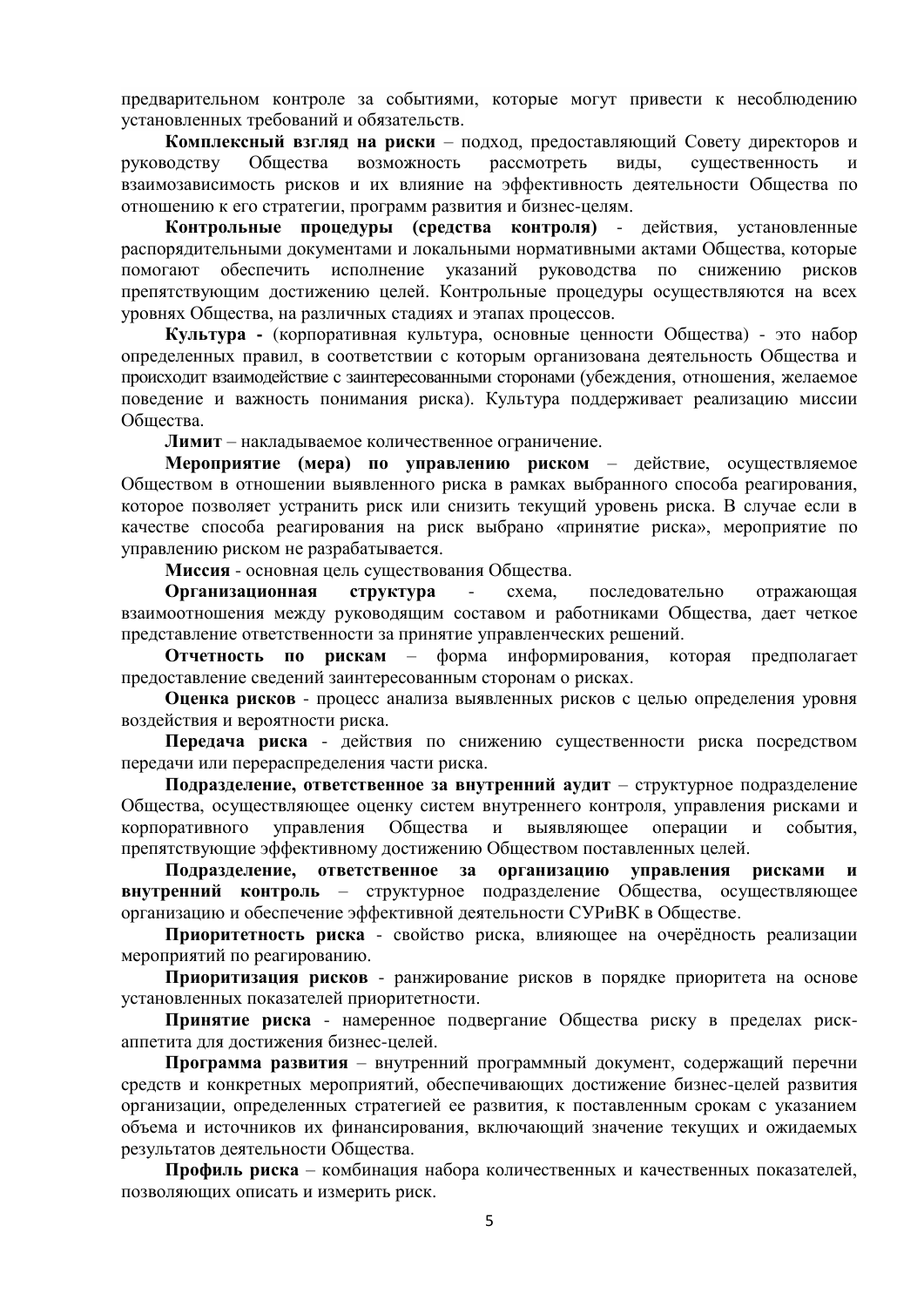Разумная уверенность – подход, согласно которому управление рисками и внутренний контроль направлены на обеспечение уверенности в достижении целей Общества с вероятностью, близкой к 100%, но не могут дать абсолютных гарантий достижения целей в силу действия неподконтрольных факторов рисков.

Реестр рисков - документ, содержащий информацию о рисках, возникающих в процессе осуществления Обществом своей деятельности.

Риск – вероятное событие, которые может оказать влияние на реализацию стратегии, программ развития и достижение бизнес-целей.

Риск-аппетит – предельно допустимый уровень рисков, к которому Общество стремится или готово поддерживать.

Ревизионная комиссия – орган Общества, осуществляющий контроль финансовохозяйственной деятельности Общества.

Роль – род, характер и степень участия участника СУРиВК в деятельности по управлению рисками и выполнению контрольных процедур.

Руководство – единоличный исполнительный орган Общества, руководители структурных подразделений.

**(СУРиВК)** – совокупность процессов управления рисками и внутреннего контроля, осуществляемых субъектами Системы управления рисками и внутреннего контроля на базе существующей организационной структуры, внутренних политик и регламентов, процедур и методов управления рисками и внутреннего контроля, применяемых в АО «Рубин» на всех уровнях управления и в рамках всех функциональных направлений.

Снижение риска - действия, направленные на снижение вероятности наступления/послелствий рискового события до определенного уровня.

Совет директоров Общества – высший коллегиальный орган, осуществляющий общее руководство деятельностью Общества, за исключением решения вопросов, отнесенных Федеральным законом об акционерных обществах и Уставом Общества к компетенции Общего собрания акционеров Общества.

**Средства контроля** – действия, предусмотренные локальными нормативными актами Общества, и связанные с выполнением контрольных процедур путем разделения обязанностей и разграничения прав доступа, авторизации (согласование, утверждение документов/ операций), осуществления контроля сохранности активов, сверки данных, оценки эффективности процессов и обеспечивающие разумную уверенность в достижении целей Общества.

Стратегия (стратегия развития) – документ, утвержденный органами управления Общества, содержащий четко сформулированные и измеримые цели развития организации, информацию о ее текущем положении в отрасли, целевой финансовой бизнес-модели и стратегических инициативах, стоящих перед организацией, на период не менее 5 лет.

**Стресс-тестирование** – форма тестирования, которая используется для определения устойчивости системы в условиях превышения пределов нормального функционирования.

Суждение – профессиональная оценка всех имеющихся объективных факторов, способных повлиять на принятие решения в условиях неопределенности.

Существенность риска – степень влияния риска на достижение бизнес-целей Общества.

Сценарий – альтернативная стратегия, отличающаяся от стратегии долгосрочными целями и путями достижения бизнес-целей.

**Управление рисками** - процесс, связанный с принятием управленческих решений, который направлен на максимизацию положительных и минимизацию отрицательных последствий реализации рисков.

Эффективность – соотношение результата и затрат ресурсов на достижение результата.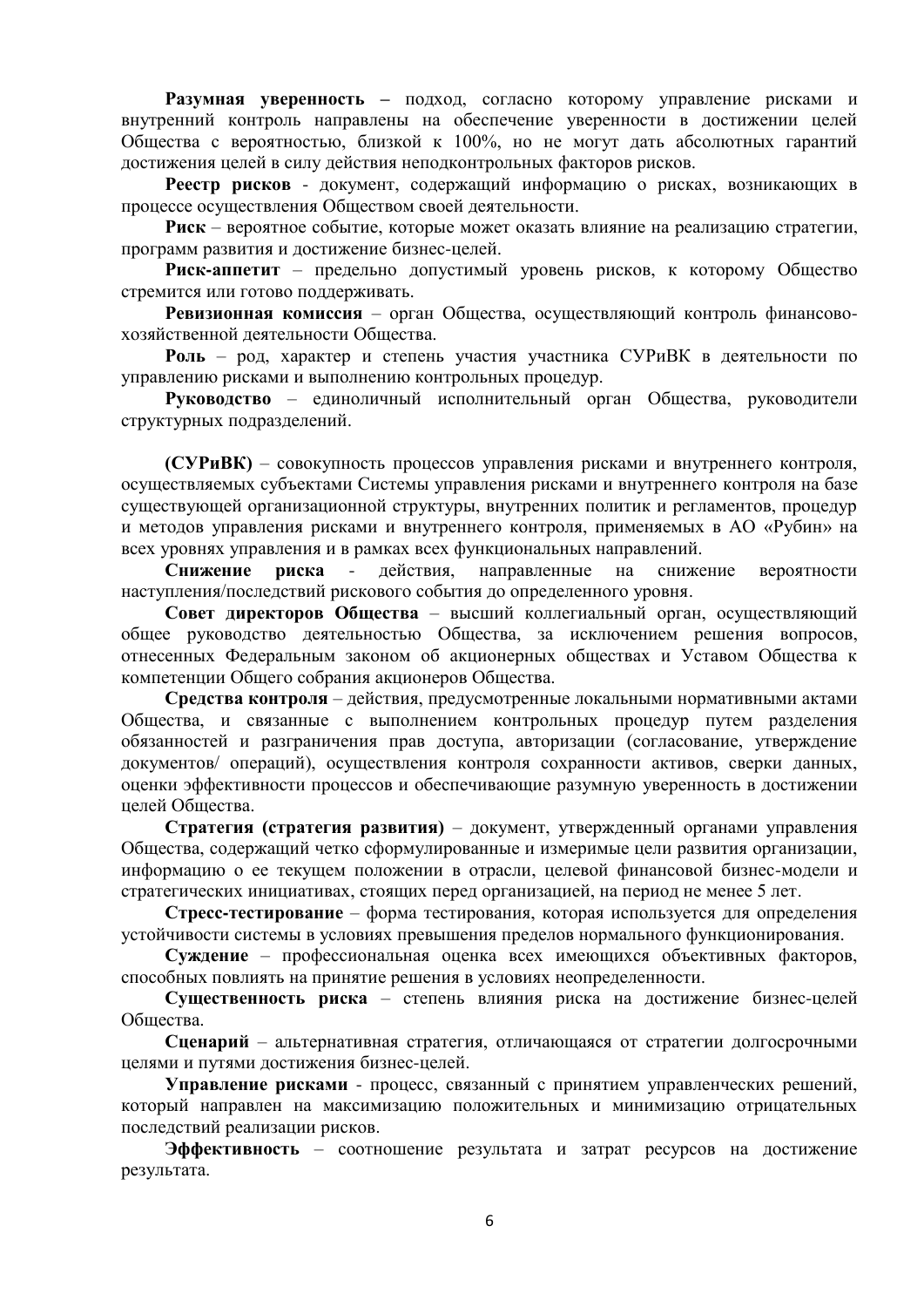### <span id="page-6-0"></span>3. Функционал системы управления рисками и внутреннего контроля

#### 3.1. Цели и задачи системы управления рисками и внутреннего контроля

3.1.1. Цели СУРиВК:

<span id="page-6-1"></span>- совершенствование процессов принятия решений, стратегического планирования, целеполагания и осуществления операционной деятельности с учетом рисков;

- обеспечение разумной уверенности в достижении целей, установленных стратегией развития Общества и программами развития Общества; связанных с операционной деятельностью; связанных подготовкой отчетности и комплаенс.

3.1.2. К задачам СУРиВК относятся:

- формирование корпоративной культуры управления рисками, развитие рискориентированного подхода, предполагающего принятие решений в рамках финансовохозяйственной деятельности с учетом рисков и контролей;

- своевременное и полное информирование и аналитическое обеспечение процессов принятия управленческих решений, а также стратегического и операционного планирования деятельности;

- внедрение и совершенствование процессов и процедур управления рисками и внутреннего контроля:

- развитие комплаенс-функции в рамках функциональных направлений в целях контроля соблюдения законодательства, внутренних нормативных документов и норм деловой этики:

- обеспечение информационного обмена, установление необходимых форм отчетности о рисках и внутреннем контроле, информирование заинтересованных сторон Общества о рисках и внутреннем контроле.

# 3.2. Ограничения системы управления рисками и внутреннего контроля

<span id="page-6-2"></span>СУРиВК направлена на обеспечение разумной уверенности в достижении целей Обшества.

Деятельность в рамках СУРиВК ограничивается:

- деятельностью АО «Рубин» по основным функциональным направлениям;

- требованиями Совета директоров Общества;

- требованиями субъектов внешней среды Общества.

Допускается снижение эффективности функционирования СУРиВК вследствие:

- необходимости актуализации целей, определенных в качестве исходных условий для осуществления процессов управления рисками и внутреннего контроля;

- дополнительной проработки вопросов, обусловленных выбором мероприятий и средств контроля, направленных на управление рисками;

отсутствия требуемого количества информации необходимого качества, недостаточности статистических данных для осуществления оценки рисков с требуемой для Общества степенью точности, асимметричности информации;

- существования источников риска, в отношении которых невозможно и/или нецелесообразно применение иных стратегий, кроме принятия риска, и др.;

- противоправных (в том числе преступных) действий (бездействий) работников, сговора двух и более человек с целью преднамеренного нарушения средств контроля.

# <span id="page-6-3"></span>4. Принципы функционирования системы управления рисками и внутреннего **контроля.**

СУРиВК в Обществе состоит из взаимосвязанных и взаимодополняющих принципов.

<span id="page-6-4"></span>4.1. Роль Совета директоров в процессе управления рисками и внутреннего **контроля**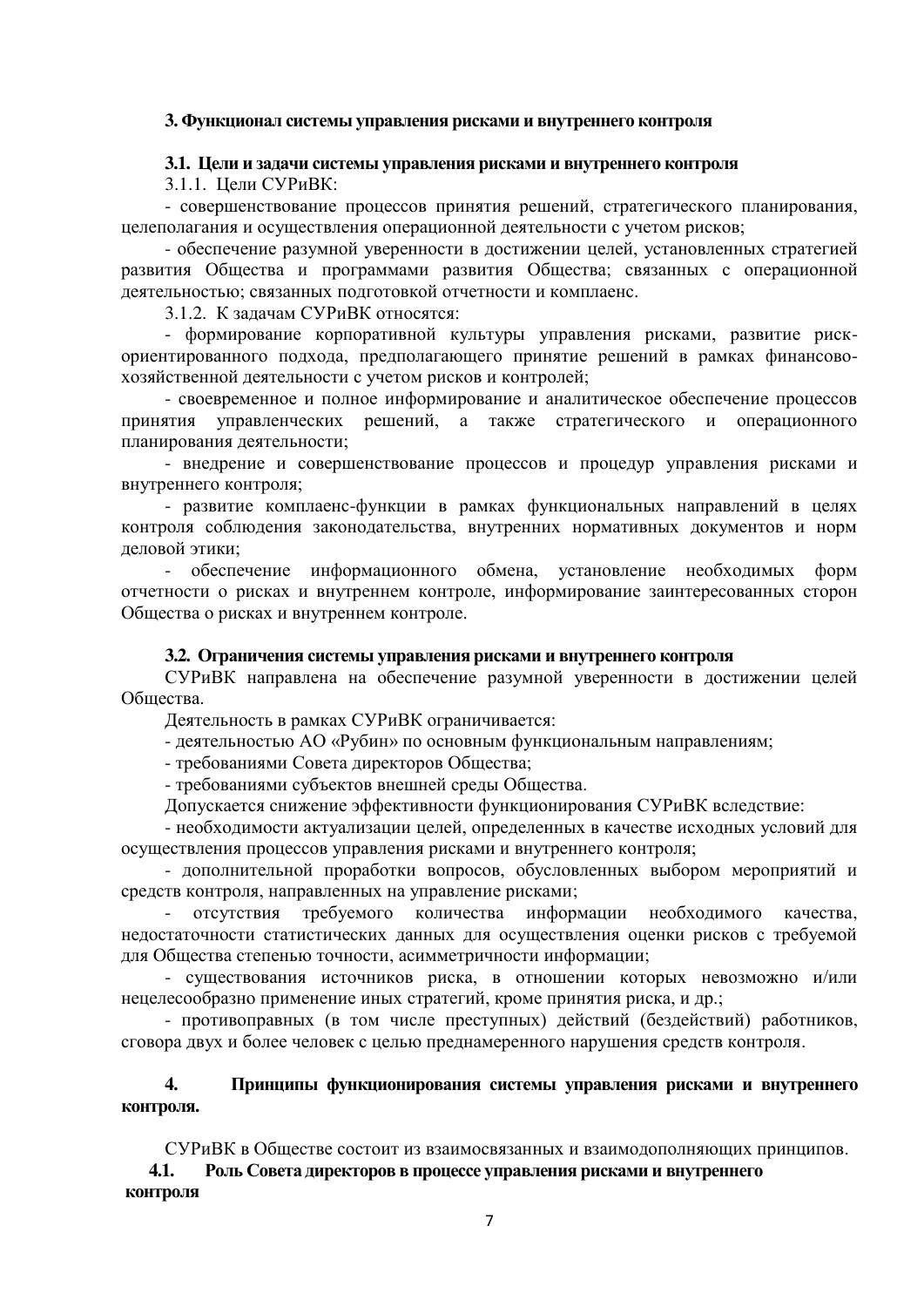4.1.1. Совет директоров определяет принципы и подходы к организации СУРиВК в Oбществе

4.1.2. Совет директоров Общества принимает необходимые и достаточные меры для того, чтобы убедиться, что действующая в Обществе СУРиВК соответствует определенным принципам и подходам к ее организации и эффективно функционирует.

4.1.3. Совет директоров рассматривает вопросы организации, функционирования и эффективности СУРиВК и при необходимости дает рекомендации по ее улучшению. Сведения о результатах рассмотрения Советом директоров вопросов эффективности СУРиВК предоставляются акционерам в составе годового отчета Общества.

### 4.2. Риск-ориентированная организационная структура

<span id="page-7-0"></span>4.2.1. Организационная структура Общества обеспечивает возможность осуществления управления рисками и внутреннего контроля, поддержания соответствия деятельности основным ценностям.

4.2.2. Организационная структура определяется исходя из стратегии, программ развития и бизнес-целей Общества.

### 4.3. Риск-ориентированная корпоративная культура

<span id="page-7-1"></span>4.3.1. В Обществе внедрена корпоративная культура осведомленности о рисках, внутреннем контроле и важности риск-аппетита.

4.3.2. Корпоративная культура влияет на применяемые в Обществе методы и способы выявления, оценки, реагирования на риски и реализации контрольных мероприятий.

4.3.3. Общество запрещает любую форму преследования в отношении любых лиц, которые добросовестно информируют о нецелесообразном или чрезмерном принятии риска и/или принимают участие в реализации контрольных мероприятий.

4.3.4. К работникам Общества, которые участвуют в неправомерном преследовании, применяются дисциплинарные взыскания.

### 4.4. Риск-ориентированная кадровая политика

<span id="page-7-2"></span>4.4.1. Общество определяет потребность в человеческих ресурсах, необходимых для реализации процессов управления рисками и внутреннего контроля на всех уровнях управления.

4.4.2. Общество разрабатывает планы на случай непредвиденных обстоятельств для распределения обязанностей, имеющих важное значение для управления рисками и внутреннего контроля, определяет план преемственности для ключевых руководителей, проводит обучение, индивидуальную подготовку и инструктирование кандидатов.

# 4.5. Определение и использование риск-аппетита

<span id="page-7-3"></span>4.5.1. Совет директоров Общества определяет риск-аппетит на основе установленной миссии, стратегии развития и программ развития Общества.

4.5.2. Общество обеспечивает реализацию функционала работников, согласованность процессов и осуществление информационного обмена для успешной реализации стратегии и программ развития с учетом риск-аппетита.

### 4.6. Риск-ориентированный стратегический менеджмент

<span id="page-7-4"></span>4.6.1. Стратегия Общества и его программы развития соответствуют миссии, основным ценностям и учитывают риск-аппетит.

4.6.2. При разработке стратегии Общество формирует стратегические сценарии и выявляет риски каждого сценария, формируя профиль риска.

4.6.3. Совет директоров и руководство Общества учитывают профиль риска и рискаппетит при принятии решения о выборе наилучшего сценария.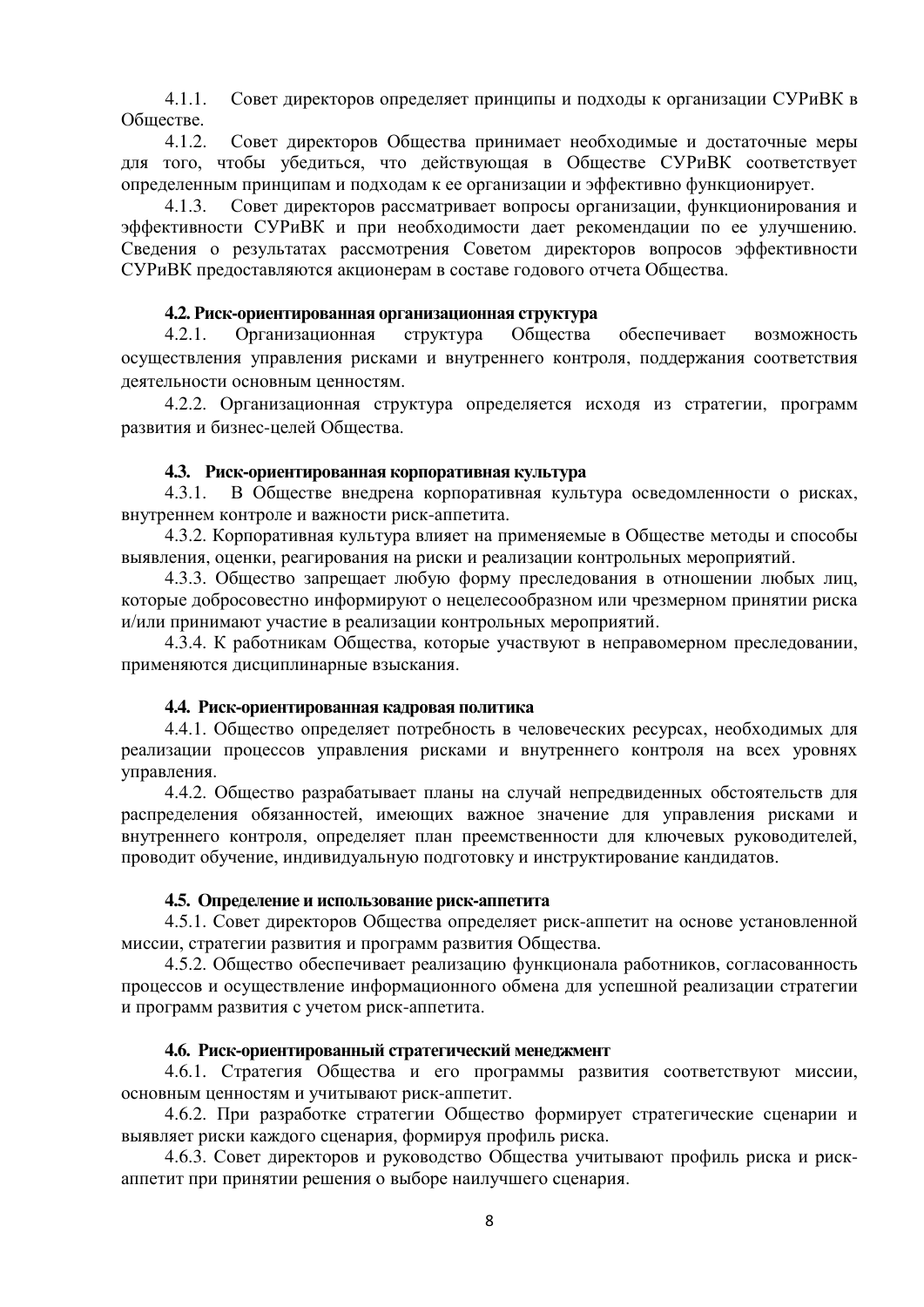4.6.4. Бизнес-цели устанавливаются в соответствии с риск-аппетитом Общества с учетом имеющихся ресурсов.

<span id="page-8-0"></span>4.6.5. Общество устанавливает допустимое отклонение от поставленных бизнес-целей для мониторинга эффективности деятельности.

### 4.7. Выявление рисков на постоянной основе

4.7.1. Общество выявляет риски, влияющие на реализацию стратегии, программ развития и достижение бизнес целей. По результатам мероприятий по выявлению рисков формируется (актуализируется) реестр рисков.

4.7.2. Риски могут быть структурированы в отдельные категории.

4.7.3. Риски выявляются в рамках всех функций на всех уровнях. Процесс выявления рисков интегрирован в деятельность всех структурных подразделений Обшества.

#### 4.8. Оценка рисков и определение существенности

<span id="page-8-1"></span>4.8.1. Оценка выявленных рисков осуществляется с целью определения существенности каждого из них для достижения бизнес-целей Общества.

4.8.2. Риски оцениваются по воздействию и вероятности.

Подходы к оценке рисков могут быть количественными и (или) качественными.

4.8.3. В Обществе учитывается уровень существенности выявленных рисков с целью принятия решений о ресурсах, необходимых для функционирования в пределах рискаппетита. С целью оценки существенности рисков устанавливаются показатели существенности и их пороговые значения.

4.8.4. При оценке рисков принимается во внимание и снижается эффект предвзятости.

4.8.5. Оценка существенности рисков проводится на регулярной основе, но не реже одного раза в год.

#### **4.9. Приоритизация рисков**

<span id="page-8-2"></span>4.9.1. Общество приоритизирует риски с целью определения способов реагирования на риски и распределения ресурсов для управления ими.

4.9.2. Приоритетность рисков определяется по установленным критериям (адаптивность к риску, сложность риска, скорость воздействия риска, устойчивость влияния риска, восстановление после реализации риска) с учетом риск-аппетита.

4.9.3. Приоритизация рисков проводится на регулярной основе, но не реже одного раза в год.

#### **4.10. Реагирование на риски**

<span id="page-8-3"></span>4.10.1. Для выявленных рисков руководство Общества принимает решения о способах реагирования, учитывая существенность, приоритет риска, условия ведения деятельности, бизнес-цели.

4.10.2. К способам реагирования относятся: принятие риска, избегание риска, добор риска, снижение риска, передача риска.

4.10.3. Вышеуказанные способы реагирования применяются в рамках существующих условий деятельности, принятых целей и риск-аппетита. В случаях, когда уровень риска оказывается слишком высоким, а способы реагирования на риски неприемлемыми, Общество может пересмотреть стратегию, программы развития и бизнес-цели.

4.10.4. После выбора способа реагирования на риск руководство Общества определяет мероприятия по реагированию на риск.

4.10.5. Способы и мероприятия по реагированию на риски определяются с учетом условий ведения деятельности, анализа затрат и выгод, процесса приоритизации рисков, риск-аппетита, существенности риска, ожиданий заинтересованных сторон.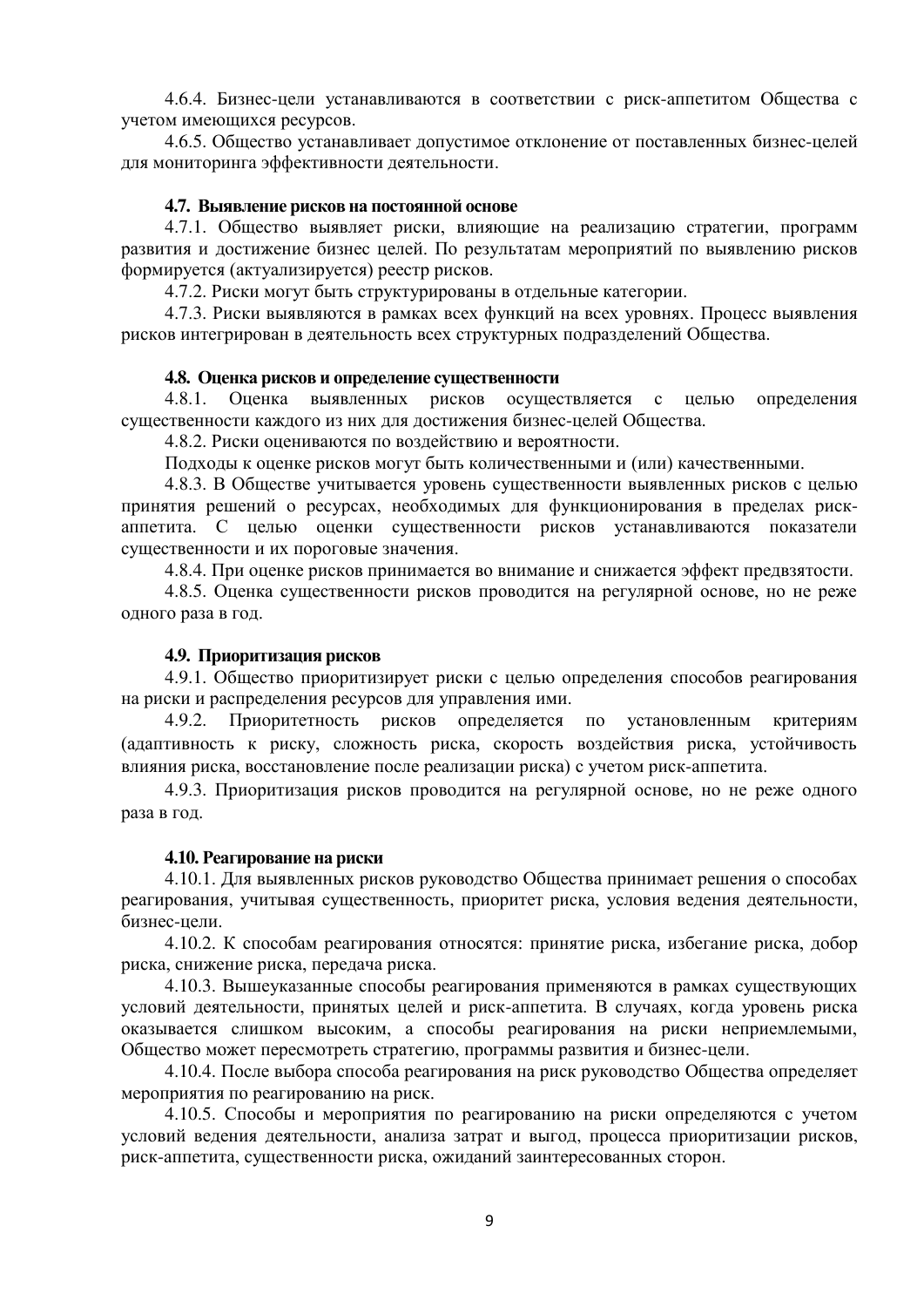4.10.6. Общество может решить превысить риск-аппетит, если считает, что эффект от нахождения за пределами риск-аппетита является предпочтительнее.

### 4.11. Реализация контрольных процедур

<span id="page-9-0"></span>4.11.1. Разработка или актуализация контрольных процедур являются одним из видов мероприятий по реагированию на риск.

4.11.2. Контрольные процедуры могут обеспечивать достижение одной или более целей Общества, относящихся к операционной деятельности, подготовке отчетности и комплаенс.

4.11.3. Внедрение контрольных процедур осуществляется во всех бизнес-процессах Общества посредством:

 $-$  регламентации бизнес-процессов и формализации контрольных процедур по результатам анализа бизнес-процессов;

разделения обязанностей и закрепления ответственности по выполнению контрольных процедур за конкретными структурными подразделениями и работниками.

4.11.4. В основе разработки и осуществления контрольных процедур лежат принципы риск-ориентированности и оптимальности.

Общество стремится к оптимальному балансу комплекса мер реагирования и контрольных процелур и величины риска, т.е. избегает «избыточного» контроля и управления.

4.11.5. Контрольные процедуры могут быть предварительными или последующими, неавтоматизированные или автоматизированные, проводиться в виде авторизации, утверждения и визирования операций, согласования документов, проверок, сверок, оценки эффективности деятельности и иных вилах в зависимости от реализуемых полномочий и поставленных задач.

4.11.6. Выполнение контрольных процедур осуществляется работниками Общества в соответствии с локальными нормативными актами, распорядительными, организационными и иными внутренними документами Общества. В случаях, когда разделение обязанностей практически невозможно, владелец риска выбирает и разрабатывает альтернативные контрольные процедуры.

#### 4.12. Формирование комплексного взгляда на риски

<span id="page-9-1"></span>4.12.1. Комплексный взгляд на риски позволяет Обществу определить, насколько профиль риска соответствует установленному риск-аппетиту.

4.12.2. Степень внедрения комплексного подхода при анализе рисков зависит от уровня интеграции управления рисками со стратегией и программами развития (от минимального до полного внедрения).

4.12.3. С целью комплексного анализа рисков, Общество может проводить стресстестирование рисков своей деятельности. Результаты стресс-тестирования доводятся до единоличного исполнительного органа Общества.

### **4.13. Анализ и актуализация**

<span id="page-9-2"></span>4.13.1. Анализ рисков, процедур внутреннего контроля и эффективности деятельности проводится Обществом на регулярной основе.

4.13.2. В случае отклонений результатов деятельности Общества от бизнес-целей, Общество может реализовать ряд корректирующих мероприятий: пересмотреть корпоративную культуру, существенность рисков, приоритетность рисков, мероприятия по реагированию на риски, риск-аппетит.

4.13.3. Объем корректирующих мероприятий согласовывается с величиной отклонения фактически достигнутого результата от бизнес-целей, важностью бизнес-целей, затратами и выгодами, связанными с реализацией мероприятий по реагированию на риски.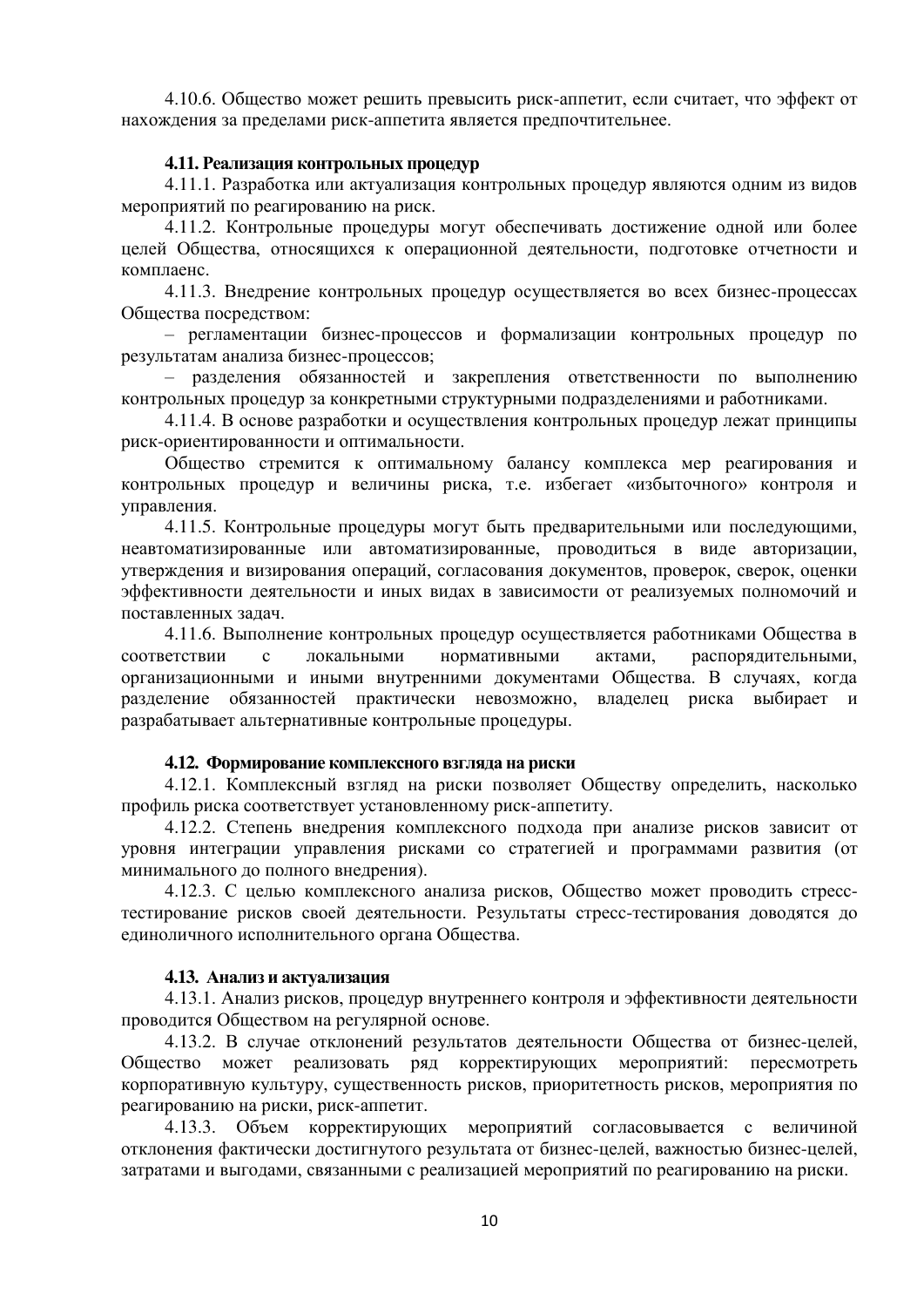### 4.14. Совершенствование управления рисками и внутреннего контроля

<span id="page-10-0"></span>4.14.1. Общество стремится к постоянному совершенствованию управления рисками и методов внутреннего контроля для повышения эффективности и полезности управления рисками и внутреннего контроля на всех уровнях.

### 4.15. Использование информации и технологий

<span id="page-10-1"></span>4.15.1. Информационная инфраструктура Общества обеспечивает принятие решений с учетом рисков. В качестве входных данных применяются исторические и фактические данные, а также прогнозные ожидания.

Информация должна быть доступной, корректной, актуальной, защищенной, сохраняемой, лостаточной, своевременной, лостоверной, проверяемой,

4.15.2. С целью принятия решений с учетом рисков Общество учитывает развитие технологий в части хранения и анализа данных.

### **4.16. Информирование о рисках и внутреннем контроле**

<span id="page-10-2"></span>4.16.1. Общество осуществляет эффективную коммуникацию с целью передачи информации о рисках, внутреннем контроле, стратегии, программах развития и бизнесцелях внутренним и внешним заинтересованным сторонам.

4.16.2. Информация о СУРиВК, распространяемая в Обществе, включает в себя:

- методологические документы, способствующие выполнению работниками своих обязанностей по управлению рисками и внутреннему контролю;

- информацию о ролях и обязанностях работников при выполнении процесса управления рисками и реализации контрольных процедур;

- информацию о значимости, важности и преимуществах эффективного процесса управления рисками и внутреннего контроля;

- информацию по вопросам, имеющим существенное значение для управления рисками и внутреннего контроля, включая информацию о недостатках, ухудшении ситуации, несоблюдении требований.

# 4.17. Отчетность по рискам и внутреннему контролю

<span id="page-10-3"></span>4.17.1. Отчетность по рискам и внутреннему контролю может подготавливаться на всех уровнях управления.

4.17.2. Отчетность по рискам и внутреннему контролю, направляемая Совету директоров Общества, содержит информацию о взаимосвязи между стратегией, программами развития, бизнес-целями, рисками и эффективностью деятельности.

# <span id="page-10-4"></span>5. Участники системы управления рисками и внутреннего контроля, их роли,  $\overline{6}$ язанности, полномочия и взаимодействие

#### 5.1. Участники системы управления рисками и внутреннего контроля

<span id="page-10-5"></span>5.1.1. СУРиВК Общества состоит из субъектов, роли которых разграничены в зависимости от их участия в процессах разработки, внедрения и мониторинга эффективности СУРиВК.

5.1.2. Распределение обязанностей и ответственности между участниками СУРиВК способствует эффективности реализации процесса управления рисками, исключает дублирование функций, обеспечивает согласованность и эффективность реализуемых мероприятий по управлению рисками.

5.1.3. Участниками СУРиВК являются:

- Совет директоров Общества;
- Ревизионная комиссия Общества;
- единоличный исполнительный орган Общества (Генеральный директор);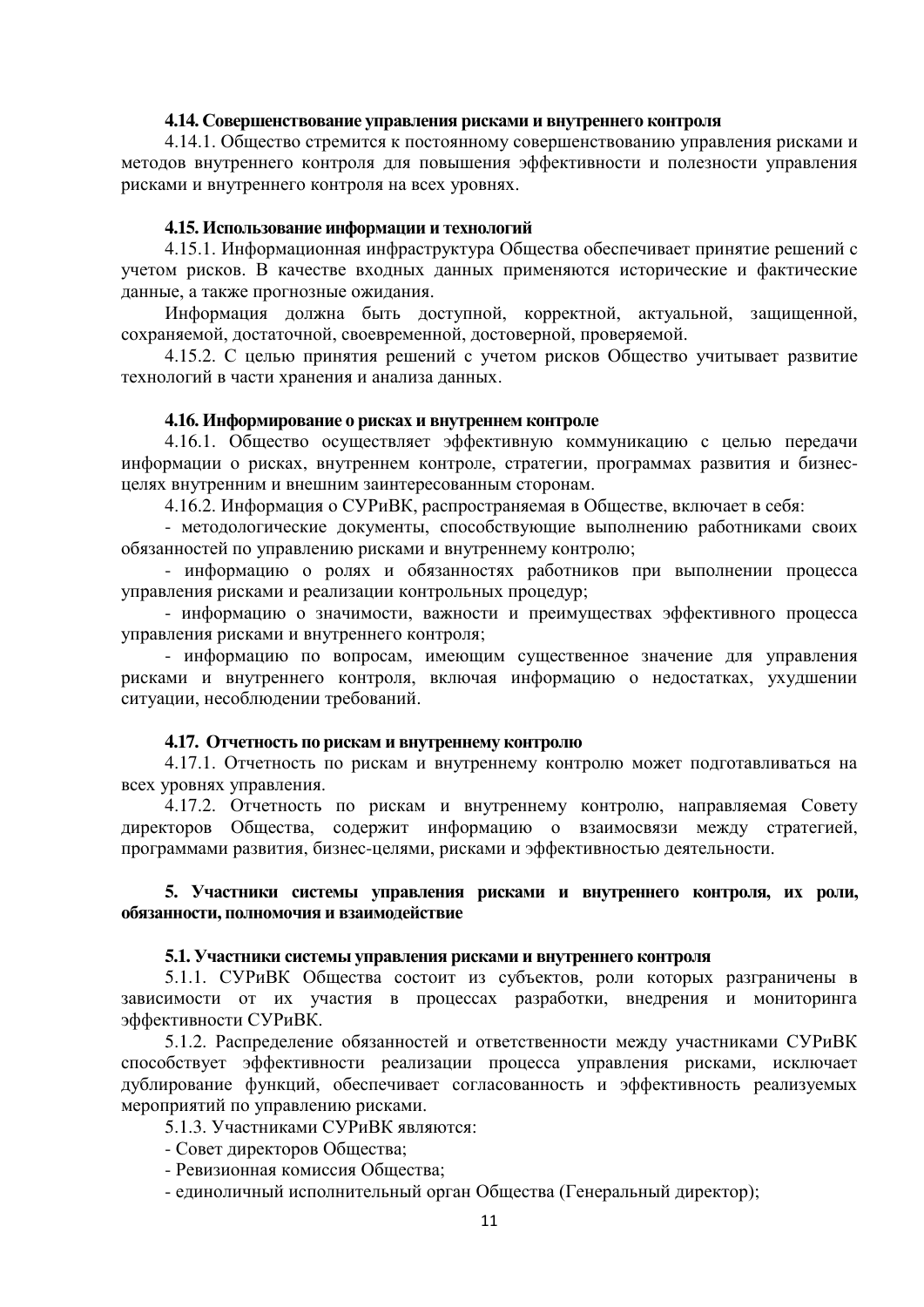- руководители структурных подразделений Общества;

- подразделение, ответственное за организацию управления рисками и внутренний контроль или внутренний контролер;

- подразделение, ответственное за внутренний аудит или внутренний аудитор;

<span id="page-11-0"></span>- исполнители мероприятий по управлению рисками.

### 5.2. Роли участников системы управления рисками и внутреннего контроля

Участники СУРиВК ввиду реализуемого функционала могут исполнять ряд ролей:

5.2.1. Гарант риска – роль участника системы управления рисками и внутреннего контроля, в соответствии с которой участник СУРиВК несет ответственность за организацию процессов управления рисками и внутреннего контроля.

5.2.2. Координатор по рискам и внутреннему контролю - роль участника системы управления рисками и внутреннего контроля, работник подразделения, ответственного за организацию управления рисками и внутренний контроль или внутренний контролер, обеспечивающий содействие участникам СУРиВК в вопросах управления рисками и внутреннего контроля, подготовки отчетности и координации работы по рискам и внутреннему контролю в структурных подразделениях Общества.

Координатор по рискам и внутреннему контролю в рамках своей компетенции осушествляет:

- методологическую поддержку владельца риска по вопросам управления рисками (в т.ч. по вопросам выявления и оценки рисков, разработки мероприятий по управлению рисками);

- методологическую поддержку владельца и исполнителя контрольных процедур по вопросам внутреннего контроля:

- общую координацию процесса управления рисками и внутреннего контроля (в т.ч. организацию проведения совещаний, сбор и рассылку информации, подготовку отчетности по рискам и внутреннему контролю);

- разработку, внедрение и поддержание в актуальном состоянии контрольных процедур;

- разработку и мониторинг выполнения мероприятий по устранению выявленных недостатков контрольных процедур;

- координацию проведения самооценки СУРиВК.

5.2.3. Эксперт по рискам и внутреннему контролю - роль участника системы управления рисками и внутреннего контроля, в соответствии с которой обладающий необходимыми знаниями и навыками в области управления рисками и внутреннего контроля внутренний или внешний субъект проволит экспертизу СУРиВК и представляет мотивированное заключение. Данный субъект не заинтересован в результате экспертизы СУРиВК и независим от подразделения, ответственного за реализацию СУРиВК в Обществе.

5.2.4. Владелец риска – роль участника системы управления рисками и внутреннего контроля, руководители не ниже начальников структурных подразделений, имеющие ответственность и полномочия по управлению риском, разработке и осуществлению мероприятий по управлению риском, последующему мониторингу.

Владелец риска в рамках своей компетенции обеспечивает выполнение следующих функций:

- обеспечение ресурсами, необходимыми для управления рисками;

- выявление и оценка рисков, разработка мероприятий по управлению рисками;

- при необходимости привлечение к выполнению мероприятий по управлению рисками работников других подразделений (по согласованию с руководителями данных подразделений).

5.2.5. Владелец контрольных процедур – роль участника системы управления рисками и внутреннего контроля, должностное лицо, которое в соответствии со своими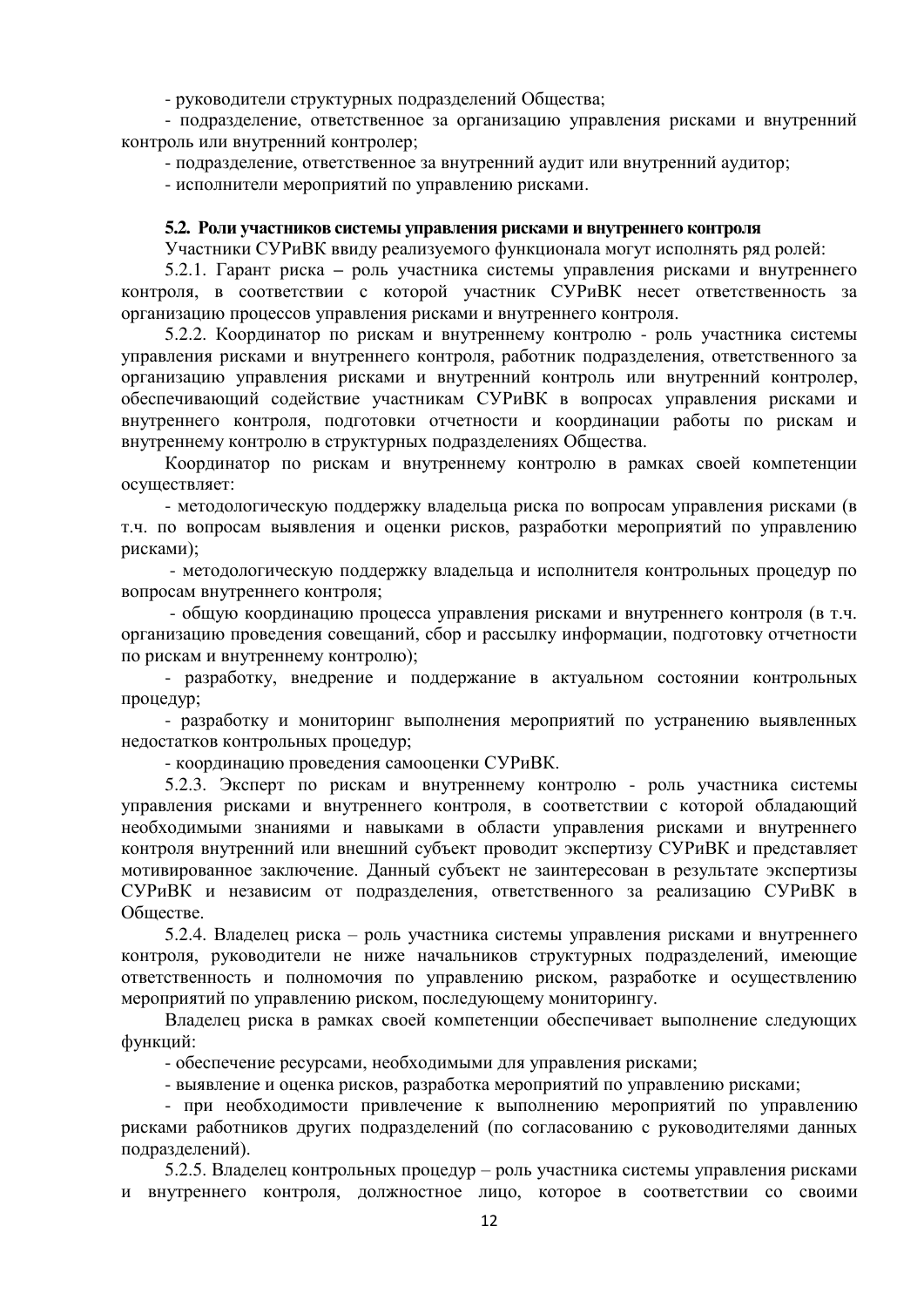должностными обязанностями несет ответственность за обеспечение создания и надлежащее выполнение контрольных процедур.

Владелец контрольных процедур в рамках своей компетенции:

- обеспечивает разработку, формализацию, внедрение, исполнение и непрерывный мониторинг эффективности контрольных процедур;

- инициирует изменения контрольных процедур и локальных нормативных актов, регламентирующих данные контрольные процедуры.

5.2.6. Исполнитель контрольных процедур – роль участника системы управления рисками и внутреннего контроля, работник Общества, непосредственно выполняющий контрольные процедуры.

Исполнитель контрольных процедур в рамках своей компетенции:

- исполняет контрольные процедуры в соответствии с должностными инструкциями и локальными нормативными актами Общества;

- участвует в совершенствовании контрольных процедур;

- предоставляет руководству предложения по внедрению и совершенствованию контрольных процедур;

- своевременно информирует непосредственных и/или вышестоящих руководителей о случаях, когда исполнение контрольных процедур по каким-либо причинам стало невозможным и/или требуется изменение контрольных процедур в связи с изменением внутренней и/или внешней среды.

#### <span id="page-12-0"></span>5.3. Ответственность и разграничение полномочий в рамках системы управления **исками и внутреннего контроля**

Система управления рисками и внутреннего контроля Общества представлена участниками СУРиВК, роли которых разграничены в зависимости от их участия в процессах разработки, внедрения и мониторинга эффективности СУРиВК.

Участники СУРиВК каждого уровня выполняют свой функционал через реализацию прав и обязанностей в рамках компетенции, закрепленной в применимом законодательстве, Уставе Общества и локальных нормативных актах Общества, а также в соответствии с организационными, распорядительными документами, должностными инструкциями положениями о структурных подразделениях.

СУРиВК Общества имеет три уровня управления:

5.3.1. Стратегический уровень управления.

Совет директоров Общества определяет принципы функционирования и основные направления развития СУРиВК, контроль их реализации, организацию проведения анализа и оценки эффективности функционирования СУРиВК, оказывая влияние на корпоративную культуру Общества.

5.3.1.1. Совет директоров Общества:

- утверждает внутренние документы Общества, имеющие стратегическое значение, детализирующие цели, определяемые стратегией развития Общества и программами развития, устанавливающие задачи, пути и принципы их решения;

утверждает внутренние документы Общества (положения, политики), регламентирующие систему управления рисками и систему внутреннего контроля, а также политику в области корпоративного управления;

- рассматривает вопросы организации, функционирования и эффективности системы управления рисками и внутреннего контроля и при необходимости даёт рекомендации по ее улучшению. Сведения о результатах рассмотрения Советом директоров вопросов эффективности системы управления рисками и внутреннего контроля предоставляются акционерам в составе годового отчета Общества;

5.3.2. Операционный уровень управления.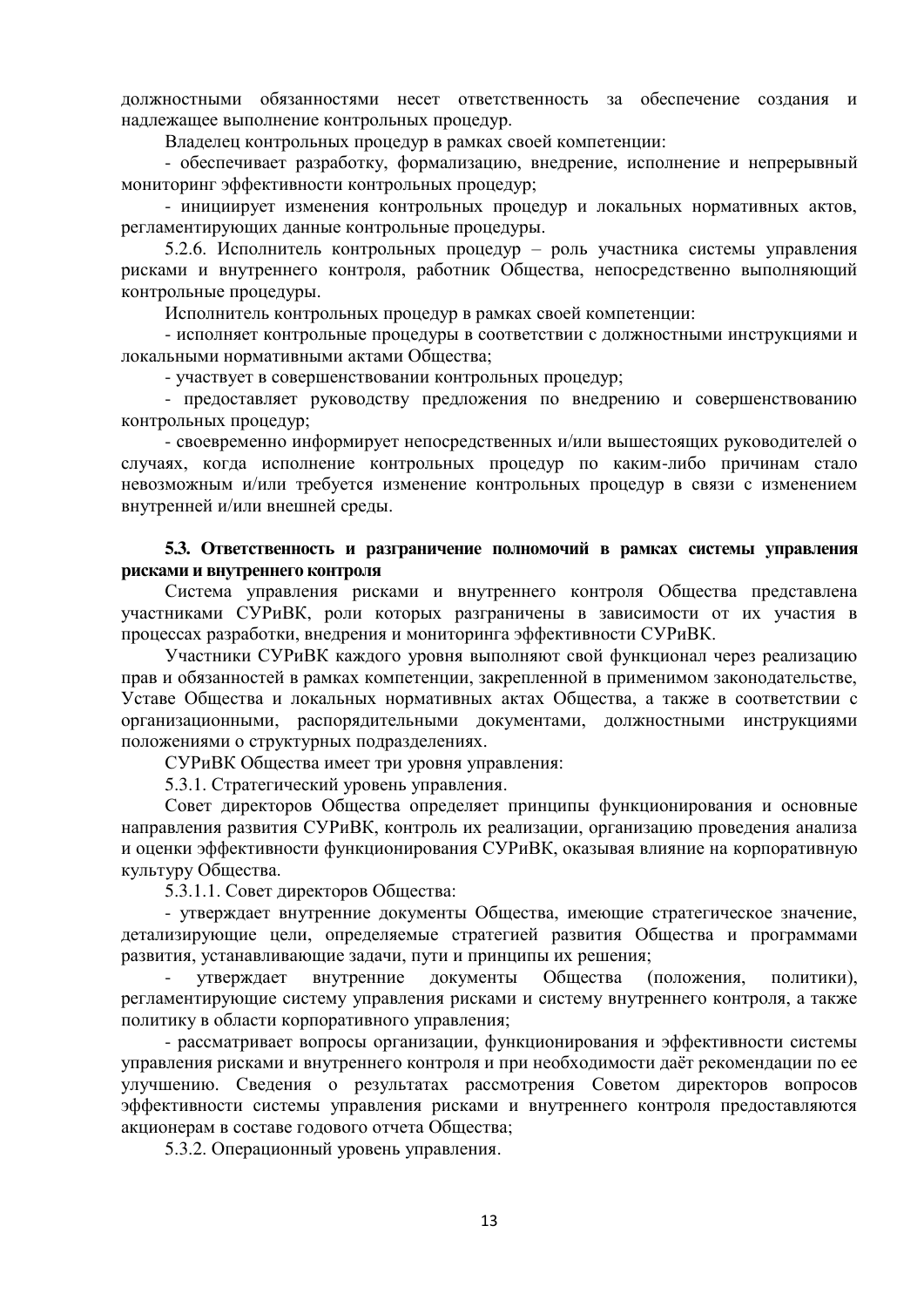Единоличный исполнительный орган и руководство Общества создают и поддерживают контрольную среду, способствующую эффективной деятельности СУРиВК, обеспечивают внедрение и реализацию программ по совершенствованию СУРиВК.

5.3.2.1. Единоличный исполнительный орган Общества обеспечивает:

- реализацию утверждаемой Советом директоров Общества политики в области СУРиВК и формирование эффективной системы управления рисками и внутреннего контроля:

- реализацию процедур внутреннего контроля;

- утверждение внутренних документов в сфере СУРиВК, принятие которых не отнесено к компетенции Совета директоров;

- согласование плана развития СУРиВК и отчета о результатах его исполнении;

- обеспечение создания и поддержания функционирования эффективной СУРиВК в Обществе.

5.3.2.2. Подразделение, ответственное за организацию управления рисками и внутренний контроль, или внутренний контролер осуществляет координацию процессов управления рисками и внутреннего контроля, разработку и актуализацию методологической базы в области обеспечения процессов управления рисками и внутреннего контроля.

Подразделение, ответственное за организацию управления рисками и внутренний контроль, или внутренний контролер обеспечивает:

- организацию и обеспечение эффективной деятельности системы управления рисками и внутреннего контроля в Обществе;

- повышение эффективности системы внутреннего контроля Общества;

- организацию и координацию процессов управления рисками и внутреннего контроля, обобщение и анализ результатов выполнения мероприятий по управлению рисками и внутреннего контроля;

- формирование сводной отчетности по рискам и внутреннему контролю Общества, выработку предложений о реагировании и перераспределении ресурсов в отношении управления рисками и внутреннего контроля, представление сформированных предложений на рассмотрение Совету директоров Общества, единоличному исполнительному органу Общества;

- контроль эффективности функционирования системы управления рисками и внутреннего контроля, обеспечение делегирования полномочий и организация взаимодействия участников процесса управления рисками и внутреннего контроля;

- разработку методических документов в области обеспечения процесса управления рисками и внутреннего контроля Обшества, согласование проектов локальных нормативных актов Общества, регламентирующих процесс управления рисками и внутреннего контроля;

участие в подготовке предложений Совету директоров Общества, единоличному исполнительному органу Общества, касающихся развития системы управления рисками и внутреннего контроля в Обществе;

содействие руководителям структурных подразделений в выявлении и оценке рисков;

обобщение отчетности по рискам и внутреннему контролю, ее анализ и оценку адекватности предложенных мер воздействия на риски;

- разработку проекта параметров риск-аппетита по существенным для Общества рискам, представление обобщенных материалов Совету директоров Общества и единоличному исполнительному органу Общества;

- организацию контрольных мероприятий, в части компетенции;

- выполнение иного функционала в области управления рисками и внутреннего контроля, установленного действующими локальными нормативными актами Общества.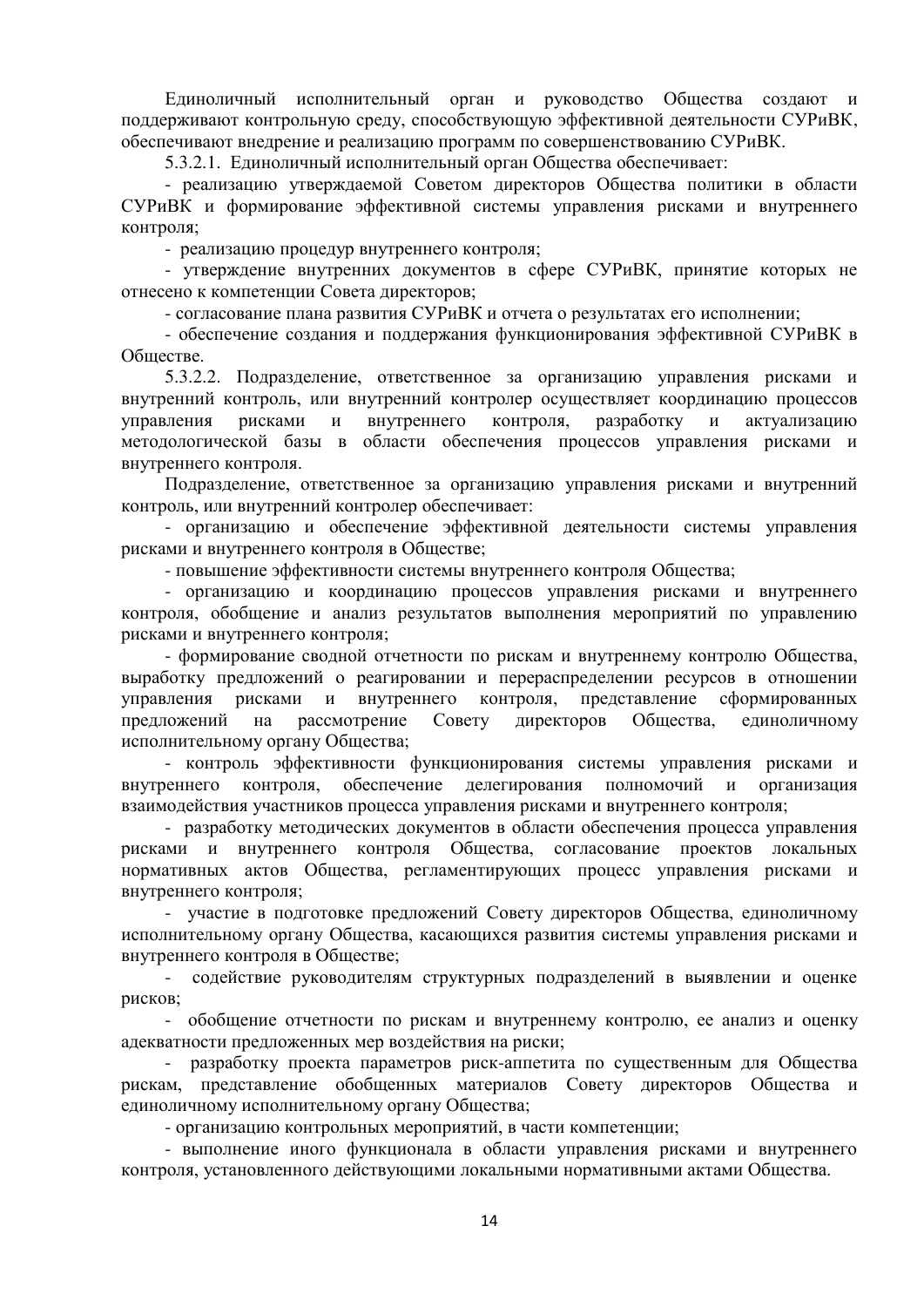Подразделение, ответственное за организацию управления рисками и внутренний контроль, или внутренний контролер исполняет роль координатора по рискам и внутреннему контролю.

5.3.2.3 Руководители структурных подразделений в рамках функционирования СУРиВК обеспечивают:

- распределение полномочий и ответственности между работниками, находящимися в их административном подчинении, за конкретные направления деятельности в части управления рисками и внутреннего контроля в соответствии с принципом разделения обязанностей:

- развитие единой корпоративной культуры, которая способствует эффективному функционированию СУРиВК, в том числе организацию процесса информирования, обучения и периолического полтвержления работниками знания и понимания норм корпоративной культуры и этических принципов, требований и положений локальных нормативных актов, которые влияют на порядок функционирования СУРиВК;

осуществление контроля над соблюдением работниками структурных подразделений Общества требований локальных нормативных актов, распорядительных, организационных и иных внутренних документов Общества, регламентирующих СУРиВК Общества;

- управление рисками в рамках своих компетенций, включая выявление, анализ и оценку рисков, разработку мероприятий по управлению ими, мониторинг и формирование отчетности по рискам;

разработку, исполнение контрольных процедур и мониторинг выполнения мероприятий по устранению недостатков контрольных процедур;

- провеление самооценки функционирования СУРиВК в процессах, нахоляшихся под их управлением;

- формирование отчетности о рисках и об эффективности контрольных процедур, в том числе своевременное информирование вышестоящего руководства об отклонениях в процессах управления рисками и реализации контрольных процедур.

Руководители структурных подразделений Общества исполняют роли владельца риска и владельца контрольных процедур.

5.3.2.4. Работники Общества:

- принимают постоянное участие в выявлении и оценке рисков, разработке и выполнении мероприятий по управлению рисками, разработке и выполнении контрольных процедур, реализации программ по совершенствованию СУРиВК;

осуществляют постоянный контроль бизнес-процессов по направлениям деятельности:

- несут ответственность за эффективное исполнение контрольных процедур и мероприятий по управлению рисками в соответствии с должностными инструкциями и требованиями локальными нормативными актами, распорядительными и иными внутренними документами Общества;

- оказывают содействие руководителям структурных подразделений в управлении рисками, в т.ч. в вопросах выявления, оценки, разработки мероприятий по управлению рисками, мониторингу и формированию отчетности по рискам;

- обеспечивают своевременное информирование непосредственных руководителей о новых рисках, а также случаях, когда исполнение контрольных процедур по каким-либо причинам стало невозможным и/или требуется изменение контрольных процедур и мероприятий по управлению рисками в связи с изменениями внутренних и внешних условий функционирования Общества, в том числе разработку и представление на рассмотрение руководству Общества предложений по внедрению контрольных процедур и мероприятий по управлению рисками в соответствующих областях деятельности;

- принимают участие в проведении самооценки функционирования СУРиВК.

5.3.3. Мониторинг и оценка эффективности.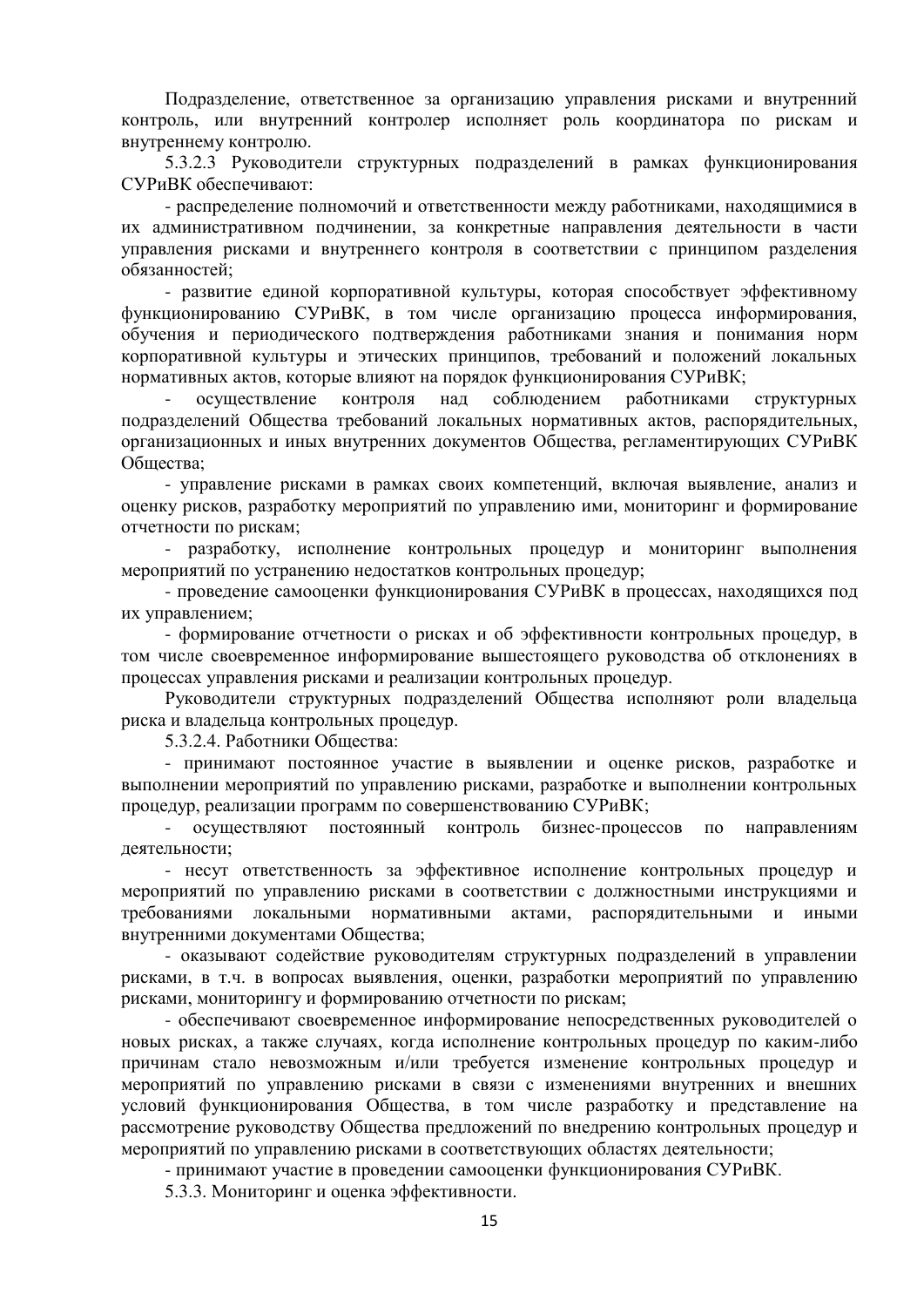5.3.3.1. Оценка эффективности функционирования СУРиВК выполняется на основании информации о:

- степени достижения целей и выполнения задач СУРиВК;

- соблюдении принципов функционирования СУРиВК;

- целостности и полноте СУРиВК.

5.3.3.2. Оценка эффективности функционирования СУРиВК и/или выполнения ее отдельных задач выполняется как в рамках текущей деятельности, так и путем проведения специальных исследований и проверок и может быть:

- внутренней самооценкой;

- внутренней независимой оценкой;

- внешней независимой оценкой.

5.3.3.3. Подразделение, ответственное за внутренний аудит, или внутренний аудитор Общества осуществляет независимую оценку надежности и эффективности СУРиВК на корпоративном уровне и уровне процессов с доведение ее результатов до совета директоров Общества.

Подразделение, ответственное за внутренний аудит, или внутренний аудитор Общества в рамках СУРиВК:

- содействует руководству Общества и работникам Общества в разработке и мониторинге исполнения процедур и мероприятий по совершенствованию системы управления рисками и внутреннего контроля путем оценки надежности и эффективности СУРиВК:

- осуществляет мониторинг внедрения предложений внутренних аудиторов по совершенствованию системы управления рисками и внутреннего контроля, устранения нарушений и недостатков, выявленных при проведении проверок;

Подразделение, ответственное за внутренний аудит, или внутренний аудитор Общества исполняет роль эксперта по рискам и внутреннему контролю.

5.3.3.4 Ревизионная комиссия в части независимого мониторинга СУРиВК осуществляет:

- выявление и оценку рисков, возникающих по результатам и в процессе финансовохозяйственной деятельности.

Ревизионная комиссия Общества исполняет роль эксперта по рискам и внутреннему контролю.

5.3.3.5 Независимый эксперт по запросу любого из следующих участников СУРиВК: Совета директоров, единоличного исполнительного органа Общества осуществляет внешнюю независимую оценку СУРиВК.

Периодичность проведения внешней независимой оценки зависит от масштабов деятельности, принимаемых рисков, изменений в организационной деятельности и общего уровня развития, надежности и эффективности СУРиВК.

Результаты внешней независимой оценки СУРиВК предоставляются Совету директоров и/или единоличному исполнительному органу Общества для принятия решений о необходимости проведения корректирующих мероприятий.

### <span id="page-15-0"></span>5.4. Взаимодействие в рамках системы управления рисками и внутреннего контроля

5.4.1. Взаимодействие во внутренней среде Общества осуществляется:

- по вертикали – взаимодействие между участниками СУРиВК на различных уровнях иерархии организационной структуры СУРиВК, включая взаимодействие подразделения, ответственного за организацию управления рисками и внутренний контроль, или внутреннего контролера Общества с Советом директоров Общества, единоличным исполнительным органом, а также включая процедуры взаимодействия на уровне АО «Рубин».

- по горизонтали – взаимодействие между структурными подразделениями Общества в рамках управления рисками, включая взаимодействие между подразделением,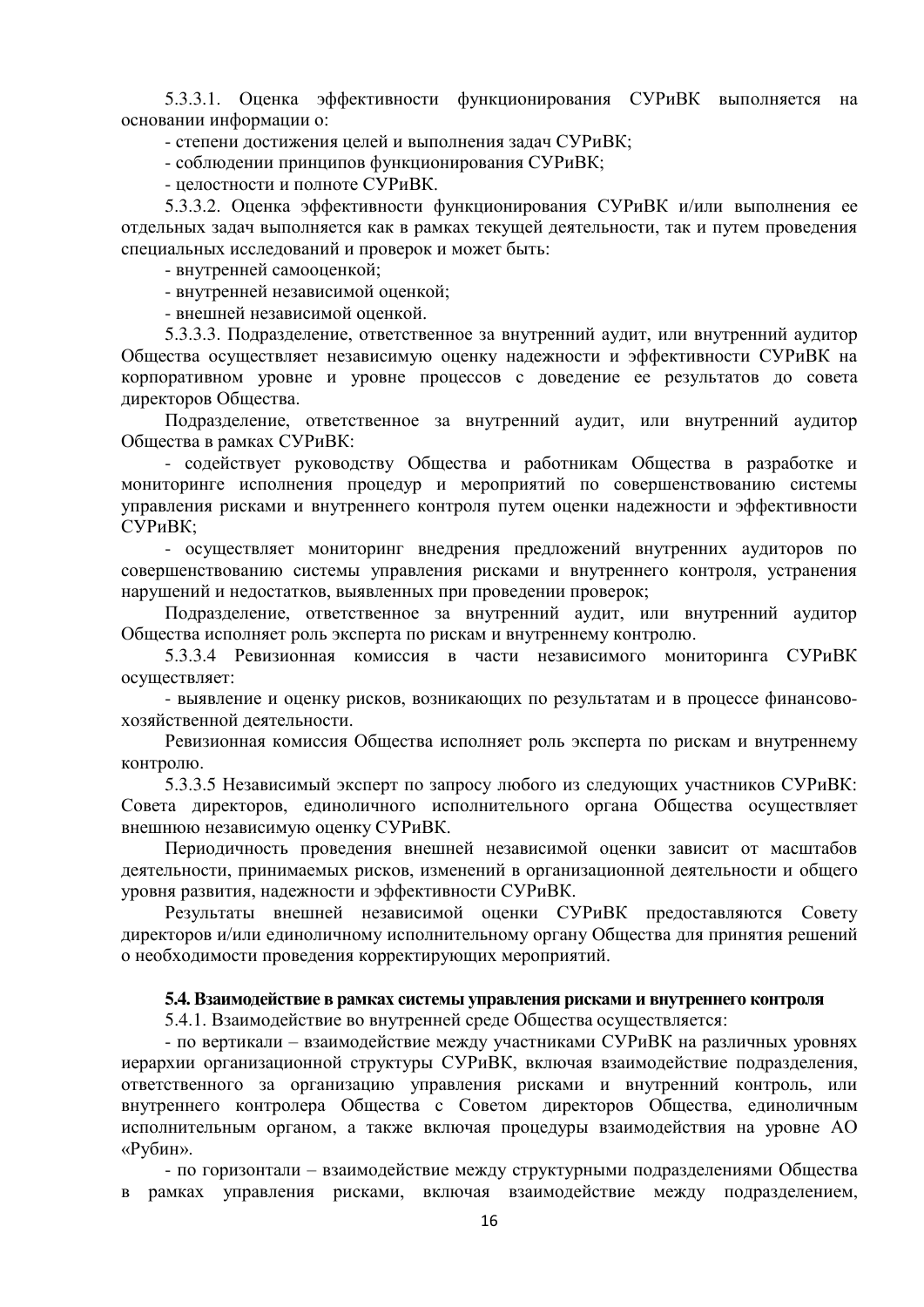ответственным за организацию управления рисками и внутренний контроль, или внутренним контролером Общества и структурными подразделениями, осуществляющими операционную деятельность, взаимодействие между подразделением, ответственным за организацию управления рисками и внутренний контроль, или внутренним контролером Общества и подразделением, ответственным за внутренний аудит, или внутренним аудитором Общества в рамках обмена информацией о выявленных рисках и эффективности мероприятий по их управлению на уровне бизнес-процессов, подготовки рискориентированного плана внутреннего аудита, оценки эффективности СУРиВК и проч.

5.4.2. Взаимодействие с внешними заинтересованными сторонами:

- взаимодействие с федеральными, региональными и местными органами государственной власти (регулирующими и надзорными органами);

- взаимолействие с контрагентами АО «Рубин»;

- прочее операционное взаимодействие.

## <span id="page-16-0"></span>**6. Нормативная база, определяющая функционал системы управления рисками и ВНУТРЕННЕГО КОНТРОЛЯ**

- Конституция Российской Федерации от 12.12.1993.

- Гражданский кодекс Российской Федерации (часть первая) от 30.11.1994 № 51-ФЗ.

- Федеральный закон от 26.12.1995 № 208-ФЗ «Об акционерных обществах»;
- Федеральный закон от 25.12.2008 № 273-ФЗ «О противодействии коррупции»;

- Федеральный закон от 06.12.2011 № 402-ФЗ «О бухгалтерском учете»;

- Приказ Росимущества от 20.03.2014 № 86 «Об утверждении Методических рекомендаций по организации работы Комитетов по аудиту Совета директоров в акционерном обществе с участием Российской Федерации»;

- Приказ Росимущества от 04.07.2014 № 249 «Об утверждении Методических рекомендаций по организации работы внутреннего аудита в акционерных обществах с vчастием Российской Федерации»:

- Кодекс корпоративного управления, рекомендованный письмом Банка России от 10.04.2014 № 06-52/2463;

- Информация Минфина России № ПЗ-11/2013 «Организация и осуществление экономическим субъектом внутреннего контроля совершаемых фактов хозяйственной жизни, ведения бухгалтерского учета и составления бухгалтерской (финансовой) отчетности» (письмо Минфина РФ от 26.12.2013 № 07-04-15/57289);

- ГОСТ Р 51897-2011 «Менеджмент риска. Термины и определения»;

- ГОСТ Р ИСО 31000-2010 Менеджмент риска. Принципы и руководство:

- ГОСТ Р ИСО/МЭК 31010-2011 Менеджмент риска. Методы оценки риска;

- Стандарты управления рисками Федерации Европейских Ассоциаций Риск Менеджеров (FERMA);

- Руководство международного Комитета спонсорских организаций Комиссии Ɍɪɷɞɭɷɣ («COSO» – The Committee of Sponsoring Organizations of the Treadway Commission) «Управление рисками организаций. Интеграция со стратегией и эффективностью деятельности», 2017

- Руководство международного Комитета спонсорских организаций Комиссии Ɍɪɷɞɭɷɣ («COSO» – The Committee of Sponsoring Organizations of the Treadway Commission) «Внутренний контроль. Интегрированная модель», 2013;

- Устав акционерного общества «Рубин» от 19 мая 2020 г. № 1/2020;

- Положение о Совете директоров акционерного общества «Рубин», утвержденный общим собранием акционеров протокол от 19.05.2020 г. № 1/2020:

- Положение о Ревизионной комиссии ЗАО «Рубин», утвержденное общим собранием акционеров протокол от 20.06.2002 г. № 1/02;